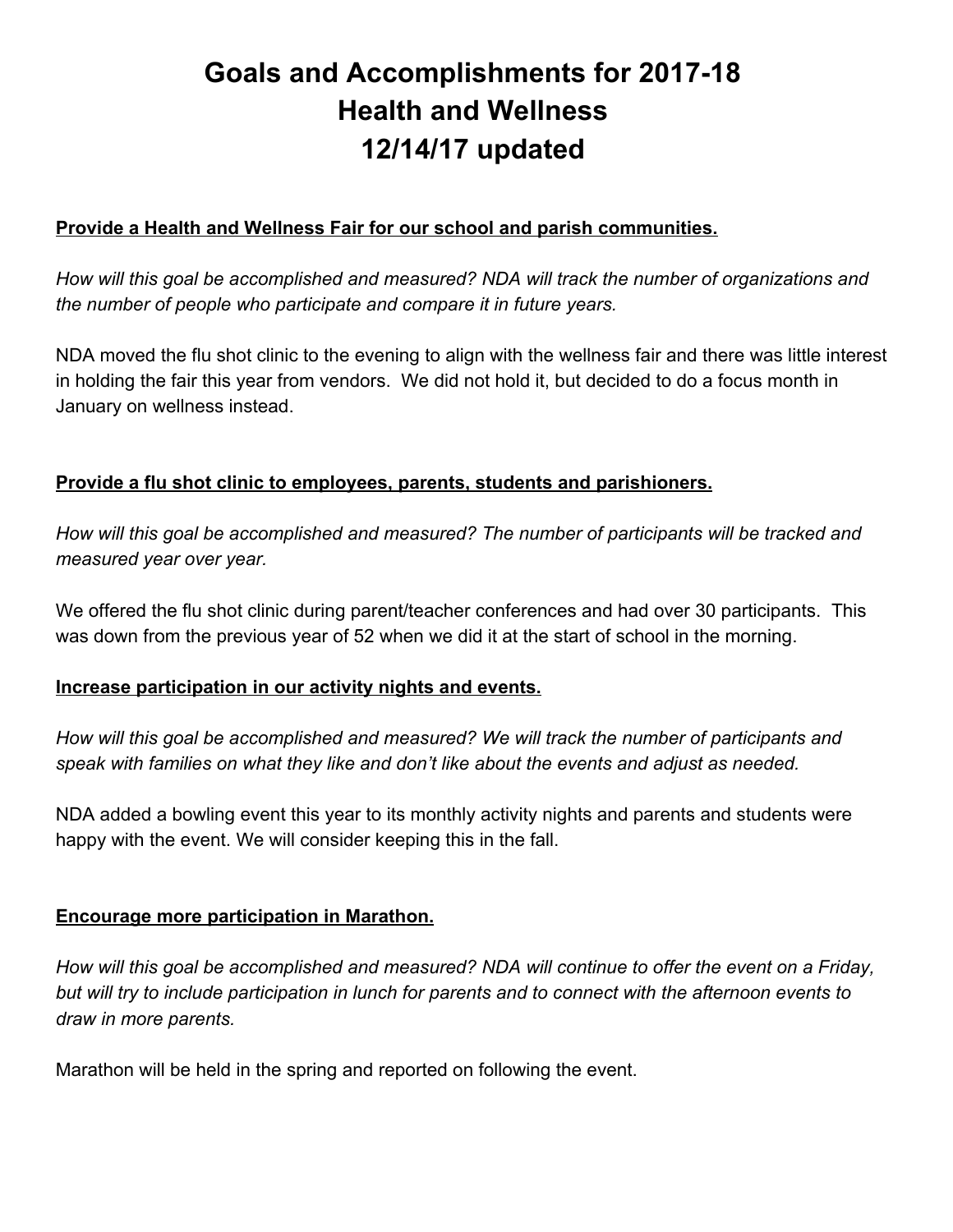## **NDA will write some grants for health/wellness/PE related needs.**

*How will this goal be accomplished and measured? The principal will seek out grants related to wellness, PE, and our playground. The principal will write grants as things are available that fit the school's needs and that meet the grant guidelines.*

NDA wrote a grant for our playground needs this year. We received a \$1,500 grant toward our playground updates. The first phase of the playground was completed and funds are being raised for phase 2.

## **Promotion of lunch program and less waste in the lunchroom.**

*How will this goal be accomplished and measured? The lunchroom and kitchen staffs will work to remind students about portion size by showing proper portions, evaluating the food left on their plates and measuring the waste a few times a year.*

This year, we did a campaign on less waste and only taking what you will eat. Classes discarded food was weighed over the course of a week and students were awarded prizes for the lunch period that had the least amount of waste.

Portion sizes were highlighted through displays and posters.

We did a tasting of new foods this year to encourage trying new fruits or vegetables. Many students participated and we had a variety of things for them to try during the week.

## **Peanut Aware Campaign**

#### *How will this goal be accomplished and measured?*

New signs were posted by the main office doors and the back door to remind parents that we are peanut aware at school. Notes were also sent home to families to remind them not to send nut products to school for snacks and lunches.

#### **Spiritual wellness focus**

*How will this goal be accomplished and measured? Scores on the Acre test can be evaluated and the participation of the students and families in weekly Masses and activities and events that are spiritually focused.*

To be determined